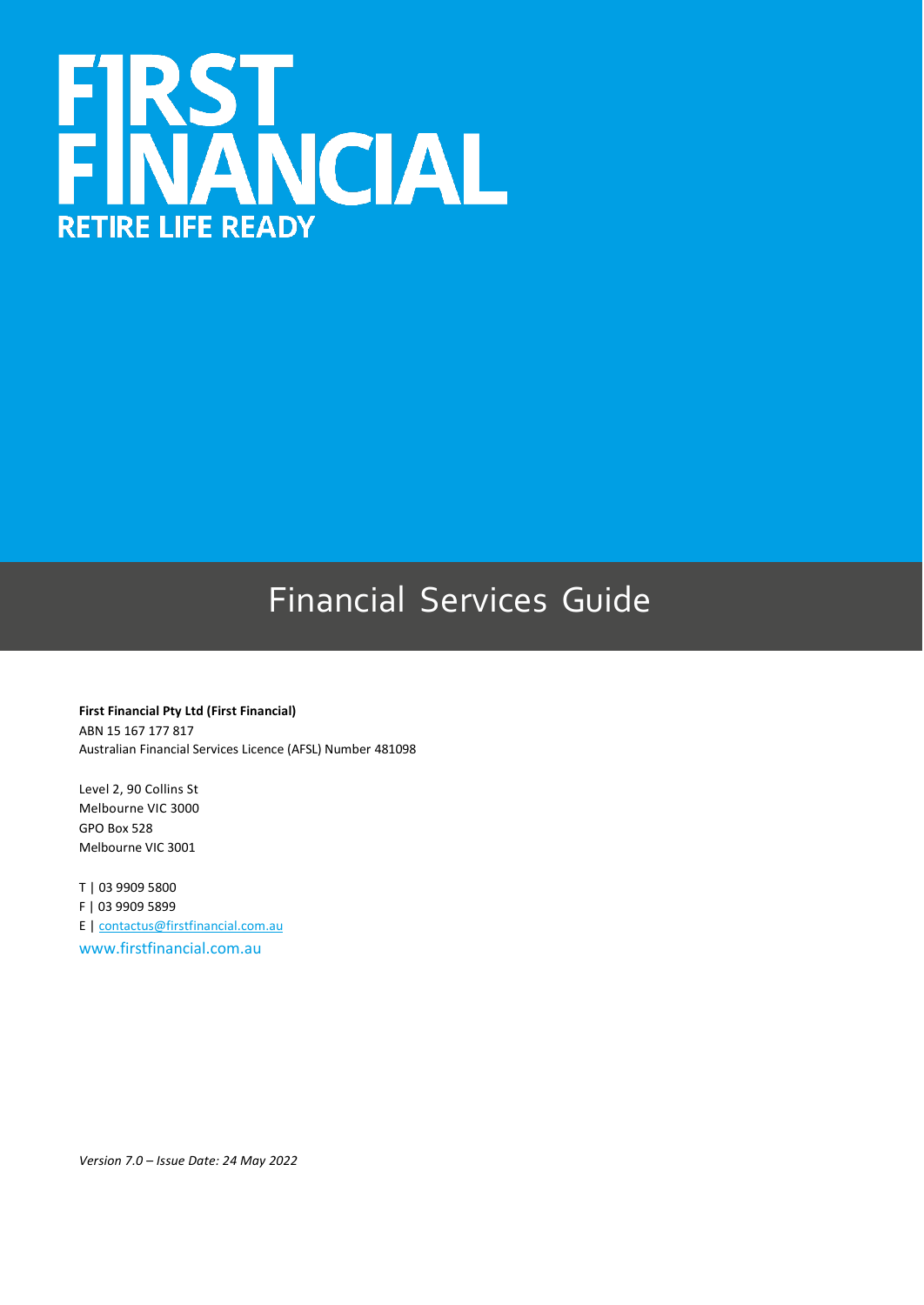# Contents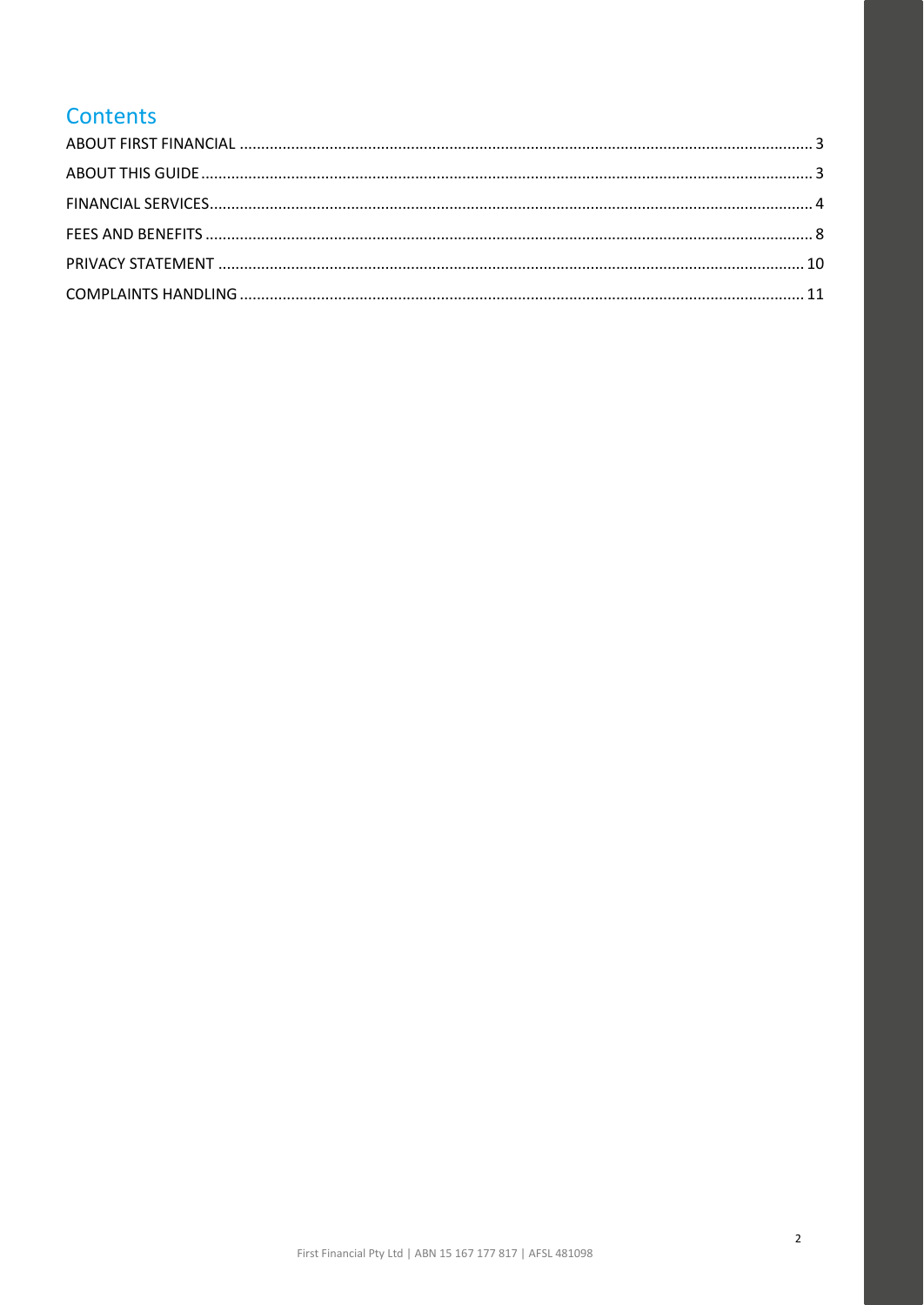### <span id="page-2-0"></span>ABOUT FIRST FINANCIAL

First Financial Pty Ltd ABN: 15 167 177 817 AFSL: 481 098 is a wholly owned subsidiary of Janus Financial Pty Ltd ACN 657 647 768. Janus Financial Pty Ltd is owned by management and staff of First Financial Pty Ltd, Akambo Pty Ltd as well as external shareholders.

### Lack of Independence

Although First Financial and its Representatives and Authorised Representatives are required to act in your best interests, First Financial is not able to describe itself as being independent, impartial, or unbiased because:

- First Financial, its Representatives and Authorised Representatives receive commissions from life risk insurance products held by our clients.
- For some listed securities transactions, such as initial public offerings (IPO) or new listings, First Financial receives remuneration and benefits (stamping fees) from the product issuer.
- First Financial's Representatives and Authorised Representatives can only recommend products that are on the 'Approved Product List' (APL) unless approval is sought via the off-APL approvals process.
- First Financial has associations with related entities as described in section 'Relationships and associations' of this FSG.

### <span id="page-2-1"></span>ABOUT THIS GUIDE

This Financial Services Guide (FSG) provides you with important information about First Financial Pty Ltd ('First Financial' or 'Licensee') its Representatives and Authorised Representatives, who will provide you with the financial services described in this FSG. It is designed to help you evaluate and make an informed decision about whether to use the financial services described in this FSG.

References in this FSG to 'me', 'I', 'us', 'we' and/or 'our' should be read as either First Financial or your Representatives or Authorised Representatives of First Financial, as the context requires.

This FSG consists of two parts:

Part 1 contains important information about:

- First Financial as the holder of an AFSL;
- the financial services that First Financial offer;
- the financial services we offer as Representatives and Authorised Representatives of First Financial;
- the process we follow to provide financial services;
- how we, our associates, and First Financial are paid;
- any arrangements which may influence our advice to you;
- how we and First Financial protect your privacy;
- who to contact if you have a complaint or if you are not satisfied with the services provided.

Part 2 is an Adviser Profile and includes information on the services we are authorised to provide on behalf of First Financial. It provides more detail to allow you to make an informed decision about whether to use the financial services we offer.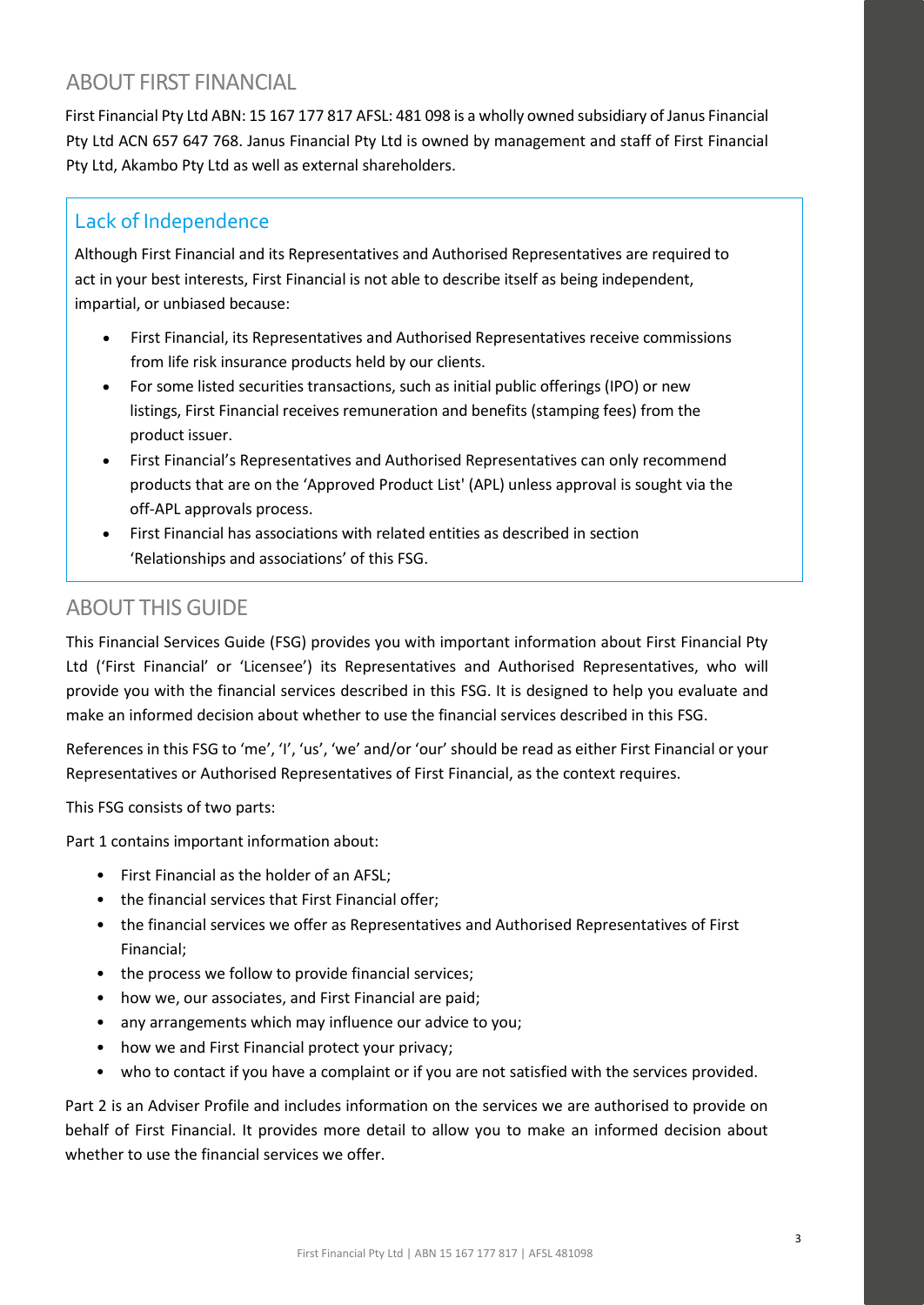Together, the above documents form the complete FSG which we, as Representatives and Authorised Representatives, are required to provide. We suggest you retain both parts of the FSG for your future reference. If any part of the FSG is not clear, please speak to your financial adviser.

### SECTION ONE:

<span id="page-3-0"></span>FINANCIAL SERVICES

### Financial Services we offer

First Financial is able to provide financial product advice and to deal in a wide range of products (unless otherwise stated in Part 2 of the FSG) including:

- government debentures, stocks or bonds
- life investment and life risk products
- managed investment schemes including investor directed portfolio services
- standard margin lending facilities
- derivatives
- retirement savings account products
- securities (e.g. shares)
- superannuation products

Some of the services you are able to access through First Financial include:

- financial planning advice
- wealth accumulation advice
- superannuation advice, including self-managed superannuation funds
- redundancy advice
- retirement advice
- gearing strategies
- cash flow advice
- social security benefits advice
- debt management advice
- aged care advice
- life and disability insurance advice
- estate planning services (financial planning)

# Who provides the Financial Services described in this FSG?

The financial services described in this FSG are provided by us as Representatives or Authorised Representatives of First Financial.

Part 2 of the FSG contains further details about your financial adviser, and their experience, qualifications and professional memberships.

# Who is responsible for those Financial Services?

As the holder of an AFSL, First Financial is responsible for the financial services we provide to you. First Financial acts on its own behalf when these financial services are provided to you.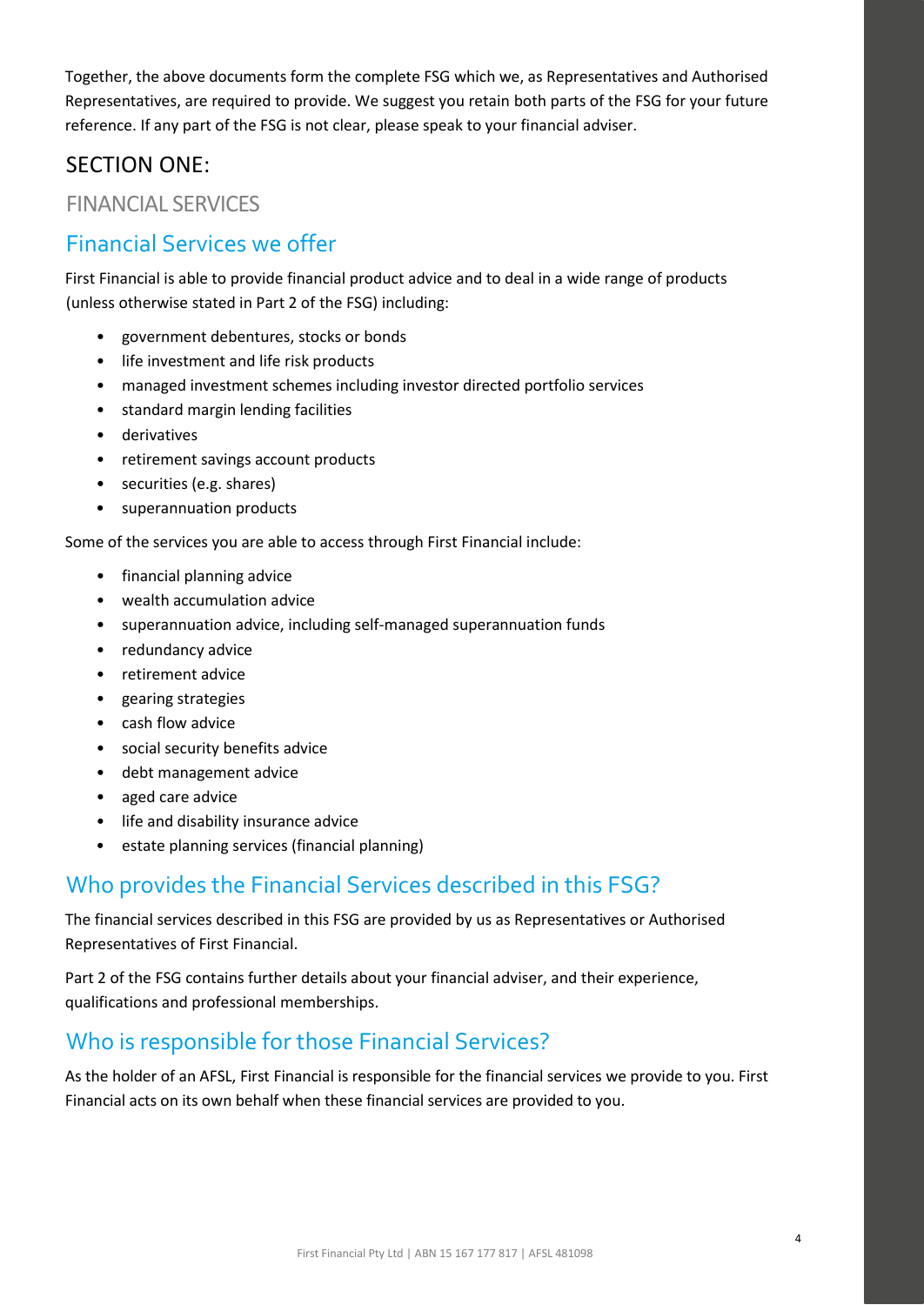# Products available

A range of financial products offered by many leading financial product providers are available for recommendation by us. Details of the available products we can recommend are contained in our Approved Product List (APL).

Internal and external experts provide financial product research, which is used to carefully select and maintain an extensive list of approved products for us to select from. We conduct due diligence on external research report providers that provide us with research.

We will only recommend a product to you after considering its appropriateness to your individual objectives, financial situation, and needs. The recommendations will be made after conducting an investigation into the financial products and may require us to investigate and consider a financial product which is not on our APL.

# How we ensure that the advice we give you suits your needs and objectives

To ensure we provide advice suitable for your needs and financial circumstances, we firstly need to understand your financial situation, personal financial objectives and needs. We will follow a step-bystep process as outlined below:

- 1. We will meet with you for an initial consultation. During this meeting we will discuss your expectations and provide you with details of the services we can offer.
- 2. We will collect all the information we need from you, including your personal financial situation, financial objectives and needs. If you do not wish to provide the information we require, we will advise you of the possible consequences of not disclosing your full personal information and the impact on the recommendations given. This may include not being able to provide advice on the subject matter you request.
- 3. We will help you identify your goals and may discuss your attitude towards investment risk.
- 4. We may consider strategies and areas such as income, social security, insurance, cash and estate planning requirements. Where required we will also conduct a reasonable investigation of the financial products that may be suitable to implement the strategies as part of the recommendations. Based on these and other considerations, we will prepare and present you with a written Statement of Advice (SOA), or in some cases depending on the circumstances, a Record of Advice (ROA). We will explain in the SOA (or ROA) the basis for the advice, and any remuneration, benefits or associations which could have influenced the advice. Where we recommend financial products, we will provide you with a Product Disclosure Statement (PDS) or other disclosure document containing information about each product recommended, to help you make an informed decision about whether to purchase that product.
- 5. We will discuss our recommendations with you, make any changes you require and gain your agreement to implement those recommendations.
- 6. We will then implement those recommendations.
- 7. We will meet with you periodically to review your financial circumstances if we agree to an ongoing advice service arrangement which includes a regular review component. If an ongoing advice service arrangement is entered into, this will be documented in your Ongoing Advice Fee Arrangement Letter (also referred to as a Client Service Agreement) and SOA. Where you have an ongoing fee arrangement, we will renew your arrangement with you each year.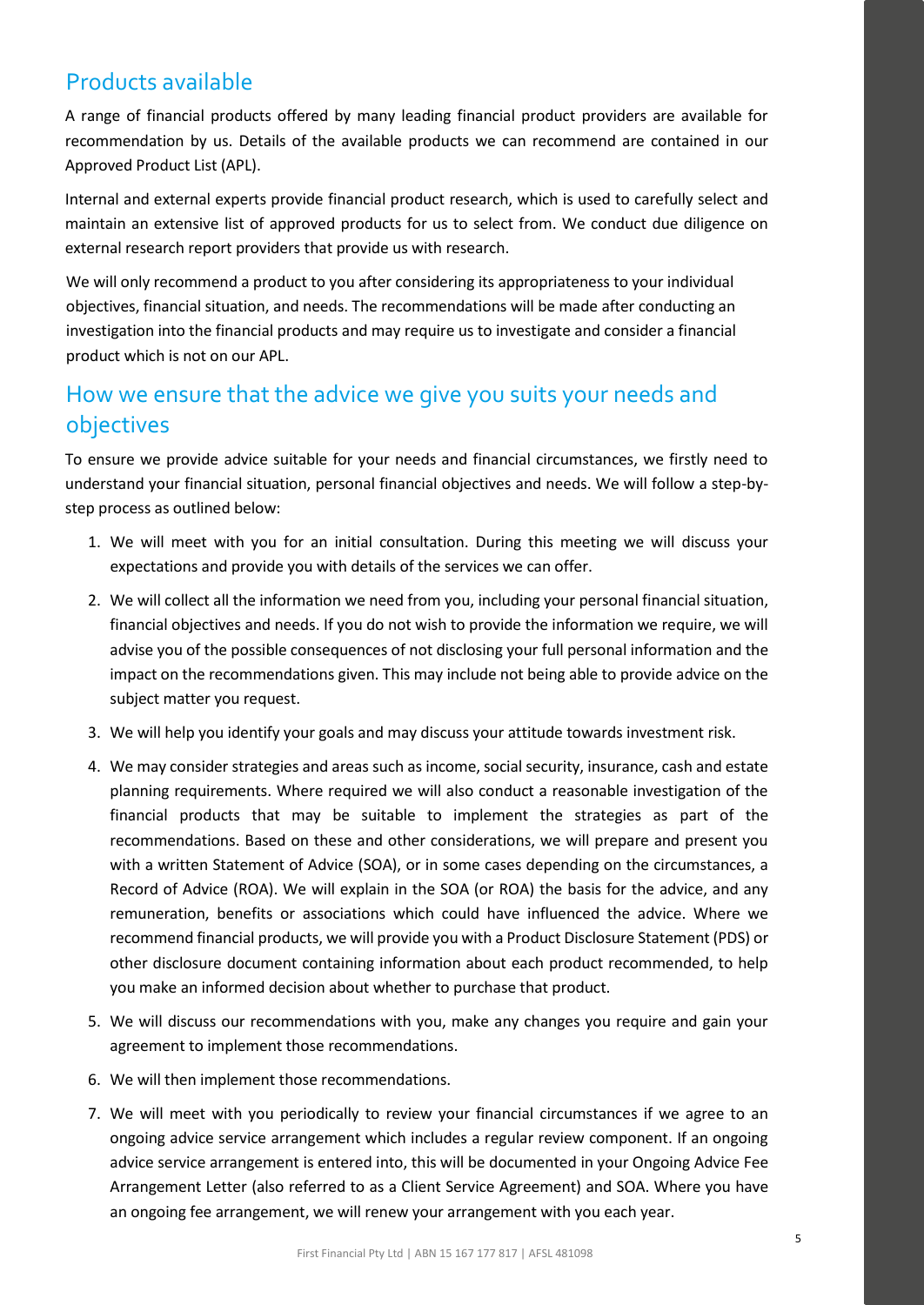We will also explain to you any significant risks of the financial products and strategies which we recommend to you. If you are unclear of the risks, do not hesitate to question us further.

In certain circumstances, we may not provide you with personal advice via an SOA or ROA, as outlined above. These circumstances may include:

- 1. Where we provide you with only general advice, such as through seminars and newsletters
- 2. Further advice or verbal advice if you previously received advice recorded in an SOA, any further personal advice provided by us may be recorded in a ROA. We will not necessarily provide you with a copy of the ROA unless you request it (see below)

### Documents we provide if we give further advice

Where a further review is conducted and personal advice is provided, in some circumstances we are not required to provide you with an SOA for this further advice. Where this is the case, if you have not already been provided with an ROA, you may request a copy of the ROA from us by contacting us (on any of the contact details set out in Part 2 of the FSG) for a period of seven years from when the further advice was first provided to you.

# Other information you should consider before deciding whether to proceed with our recommendations

If you receive personal financial advice this will be documented in an SOA, or in specific circumstances an ROA, that confirms the discussions you have had with us, the recommendations we are making and the basis for those recommendations. These documents will also explain how those recommendations will work towards achieving your goals, any relevant fees received by us, and any associations with financial product providers.

When a financial product is recommended to you, you will be provided with a Product Disclosure Statement (PDS) or other disclosure document issued by the product provider. Among other things, the PDS contains information about the risks, benefits, features and fees payable in respect of the product. In combination, these documents will help you make an informed decision about whether to proceed with our recommendations.

### How you can instruct us

You may specify how you would like to give us instructions, for example, by phone, fax, email, or text messages, using any of the contact details set out in Part 2 of the FSG. Alternatively, you may provide instructions to us in person.

### Relationships and associations

Janus Financial Pty Ltd also wholly owns Akambo Pty Ltd ABN: 16 123 078 900 AFSL: 322056 who provides portfolio and investment management services to clients of First Financial.

Akambo Pty Ltd is the investment manager of the Akambo Managed Discretionary Account (MDA) service, Mason Stevens Managed Portfolio Service and will receive investment management fees. Akambo Pty Ltd provides administration services to Mason Stevens in respect to any MDA Investments, which are operated under the Mason Stevens MDA Licence. In return for those services, Akambo Pty Ltd receives remuneration of 0.099% or \$99.00 per \$100,000 of your investment amount to cover Administration Services relating to the establishment and ongoing management of your account with Mason Stevens. This amount is paid from the administration fee you pay to Mason Stevens and is not an additional cost to you.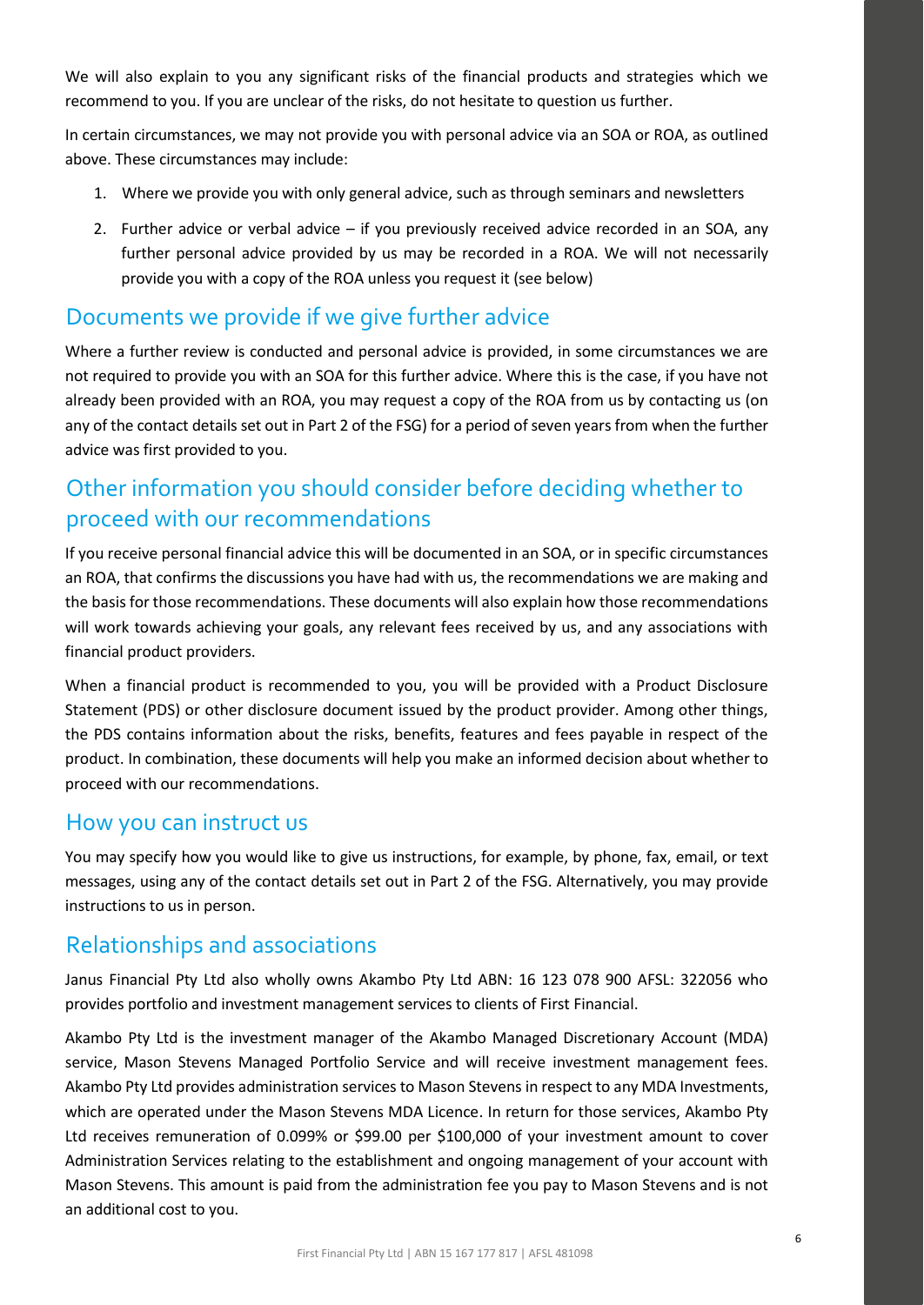Akambo Pty Ltd is the investment manager of the Macquarie Managed Account Service. First Financial will collect fees for this service and some or all of these may be passed onto Akambo Pty Ltd, as remittance for these services.

Akambo Pty Ltd is the investment manager of Akambo International Equities Fund and charges management fees and, if applicable, performance fees. Akambo Pty Ltd also receives remuneration of 0.40% or \$400 per \$100,000 of your investment amount as a cost recovery relating to the establishment and ongoing management of investments in Akambo International Equities Fund. This amount is paid from the management fee you pay to Equity Trustees and is not an additional cost to you

First Financial caters to the individual needs of clients and has a range of services to meet those specific needs. Related business such as First Financial Self-Managed Superannuation Fund (SMSF) Administration, Akambo Lending and Akambo Legal may provide you with services other than financial planning services. For example, via First Financial SMSF Administration, we may also act as the administrator of your self-managed superannuation fund. While we may provide these other services, you should understand that these other services are not provided under First Financial's AFSL.

Examples of other services which the First Financial AFSL is not responsible for include:

- SMSF administration
- accounting and taxation services
- general insurance services (e.g. car insurance)
- real estate and direct property advice
- legal services
- consulting services
- credit activities and lending services

From time to time First Financial may share client information between related business under First Financial and Akambo Pty Ltd for the sole purpose of delivering an improved level of service and comprehensive financial solutions to our clients.

### Managed Discretionary Account service

Managed Discretionary Account (MDA) services are offered through, Akambo Pty Ltd who act as the investment manager for portfolios administered under the MDA licence of Mason Stevens and approved investment platforms. Through these services, you allow us to manage your investments for you, using our discretion and without obtaining your instructions before each transaction we undertake on your behalf. The MDA service only allows us, or the investment manager, to make changes to the investments within your account

Please note that neither First Financial nor Akambo holds an MDA licence, and the licensed MDA provider takes instructions from us and Akambo Pty Ltd and actions these instructions on your account.

### **MDA Service Agreement & Investment Program**

We will provide you with an SOA where we recommend you enter an MDA service. The SOA will explain why we believe the service is appropriate for you. It will also set out the terms and conditions of the MDA service and the Investment Program including:

- statements about the nature and scope of the discretions we will be authorised and required to exercise under the MDA contract;
- any investment strategy that is to be applied in exercising those discretions;
- information about any significant risks associated with the MDA contract;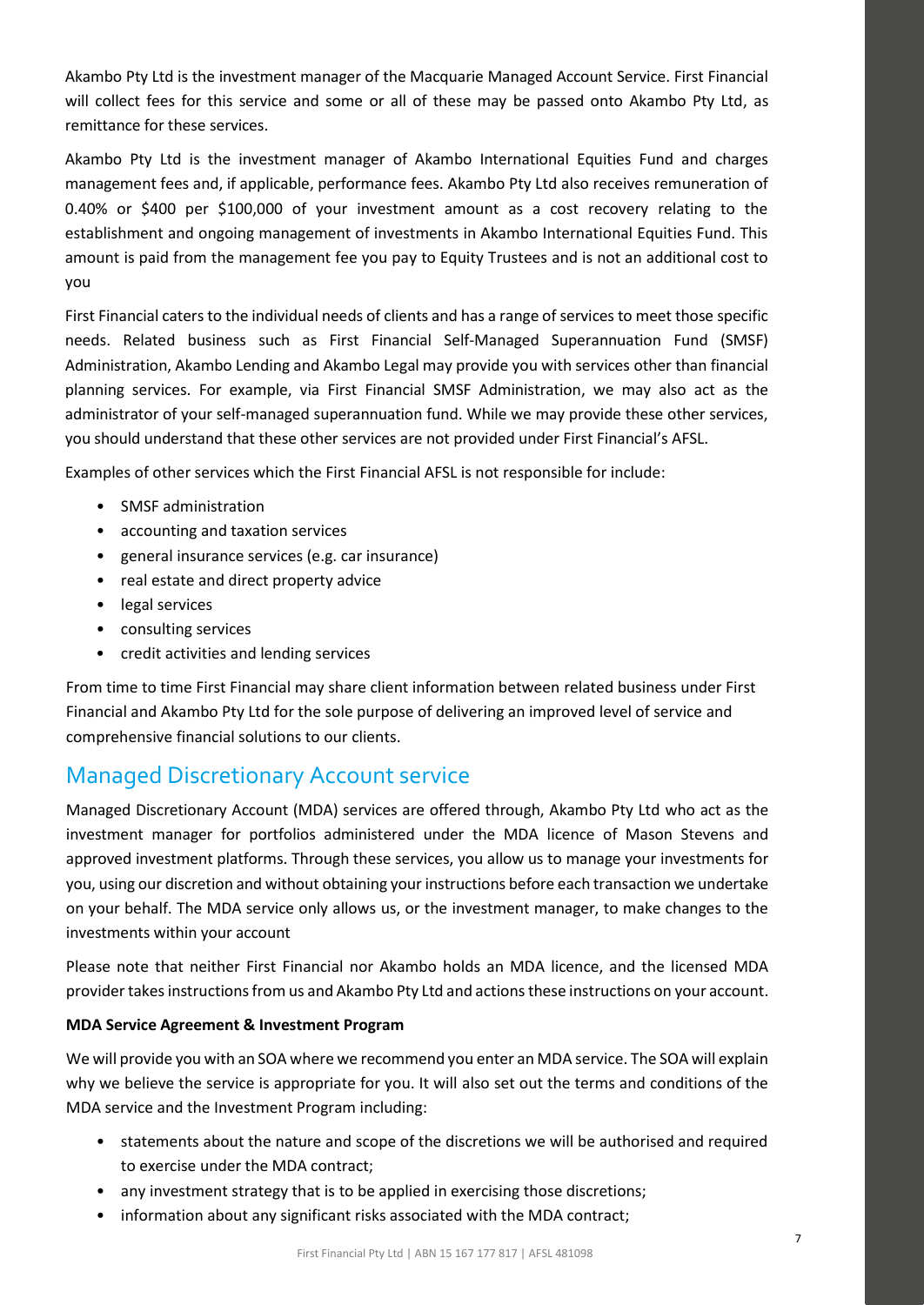- the basis on which we consider the MDA contract to be suitable for you; and,
- warnings that the MDA contract may not be suitable to you if you have provided us with limited or inaccurate information. It will also specify that the MDA service may cease to be suitable for you if your relevant personal circumstances change.

### **What are the risks associated with using the MDA service?**

By authorising us to make changes to your investments, you accept that we will act on your behalf within the authority given, and our acts bind you. It is important you understand what we are authorised to do and that you carefully read and understand the activities that you are authorising us to do on your behalf.

### **Do you have to enter a contract for us to provide MDA services?**

Yes. This MDA contract will set out the terms and conditions of the authority and the investment program sets out how your money will be invested. We will agree and prepare the investment program for you based on your relevant personal circumstances, your financial objectives and your needs and review the program every 12 months.

### **Do we provide custodial or depository services for your portfolio?**

We do not provide custodial or depository services. This means your investments will be held by the custodian nominated for the relevant financial product. This financial services guide complies with the ASIC Corporations (Managed Discretionary Account Services) Instrument 2016/968.

### SECTION TWO:

### <span id="page-7-0"></span>FEES AND BENEFITS

### How we are paid for our services

First Financial may receive:

- advice fees paid by clients
- commissions paid by product providers
- other benefits

All advice fees and commissions are payable to First Financial. We receive up to 100% of any advice fees and commissions. In addition, our advisers are paid a salary and potentially a bonus.

Akambo Pty Ltd may receive fees for portfolio management services where we recommend a portfolio solution for which they are the portfolio manager.

Details of any fees, commissions, or other benefits that First Financial or other associated persons are entitled to receive if you implement our recommendations in relation to a specific financial product, will be disclosed to you in your SOA or ROA when personal advice is given.

# Types of fees, commissions, payments, and other benefits we receive for our services

The types of fees, commissions, and other benefits that may be received by us and by First Financial include the following:

**Service fees**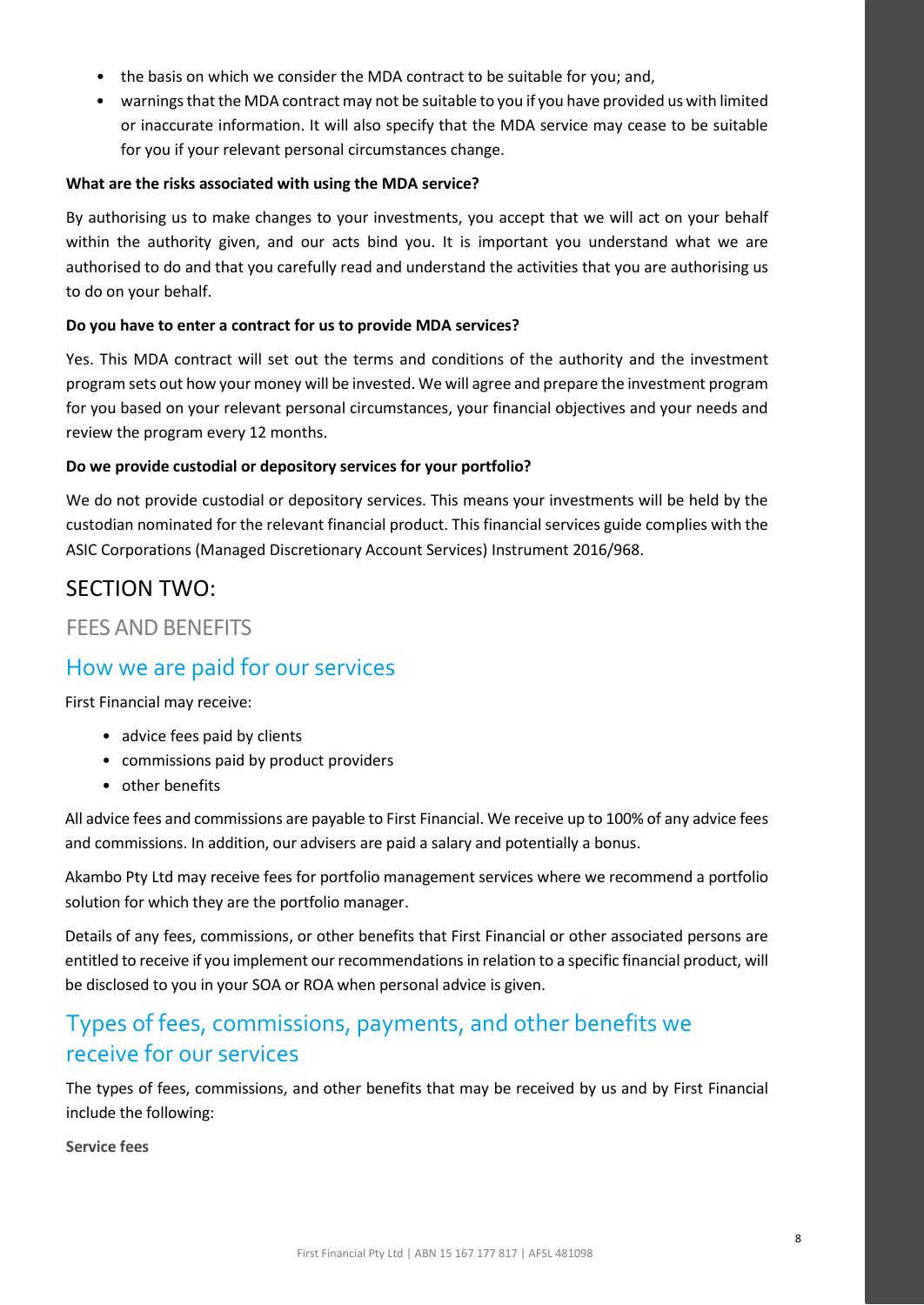We will discuss and agree our fee structure with you before we provide you with services. The types of fees you can be charged are listed below. You may be charged a combination, or part of, any of these fees.

#### **Fees for advice**

We may charge fees for the preparation, presentation and implementation of our advice. These fees will be based on your individual circumstances, the complexity involved in your situation and the time it takes to prepare personal financial advice for you. We will discuss these fees with you and gain your agreement to the fees before we provide you with advice.

#### **Ongoing advice fees**

We may charge a fee to provide ongoing reviews and/or for the provision of ongoing advice services. This fee will be agreed with you and is either a set amount, or an amount based on the amount of funds under our advice, and/or the time involved in reviewing your portfolio and circumstances.

#### **Ongoing administration fees**

We may charge a fee to provide ongoing administration for your directly held portfolio. This fee will be agreed with you and is a set amount.

#### **Portfolio management fees**

We may charge a fee to provide professional portfolio management services. This fee will be agreed with you and is based on the amount of funds invested.

Our fees are either invoiced to you directly, or deducted from your investments, or a combination of these methods. Where it is debited from your investments, it is normally referred to as the Adviser Service Fee.

In most instances you will be able to select the method of payment that suits you best. We will discuss and agree the method of payment with you before we provide you with services.

### **Referral fees**

If we refer you to another business to provide you with services, we will not receive referral fees. However, if a referral fee is received, this will be rebated to you in full.

### **Commissions**

If you take out a Life Insurance Product through us, First Financial may receive payments in the form of initial commissions and/or ongoing commissions from the financial product providers. These commissions are included in the premiums you pay for the product. This is not an additional cost to you. We may agree to rebate some or all of these.

The commission that may be payable for Life Insurance Products are outlined below:

The maximum upfront (year 1) commission is 66% and the maximum ongoing (years 2+) commission is 22% (inclusive of GST). Where upfront and ongoing commissions are the same, there is no legislated maximum however product providers generally pay up to 33%.

#### *Example*

*We recommend an insurance product to you. The annual premium is \$500 p.a. First Financial may receive up to \$330 (66%) as an initial payment. Assuming the premium stays the same, each year, First Financial may receive up to \$110 (22%) p.a. as an ongoing (trail) commission.*

For insurance products purchased prior to 1 January 2018, we may continue to be paid commissions in the same manner as what would have previously been advised to you at the time of obtaining the product(s).

All fees will be clearly outlined in the Statement of Advice.

### Other payments from product providers

Any commission payments First Financial may receive apart from the commission received from Life Insurance Products will be rebated to you in full.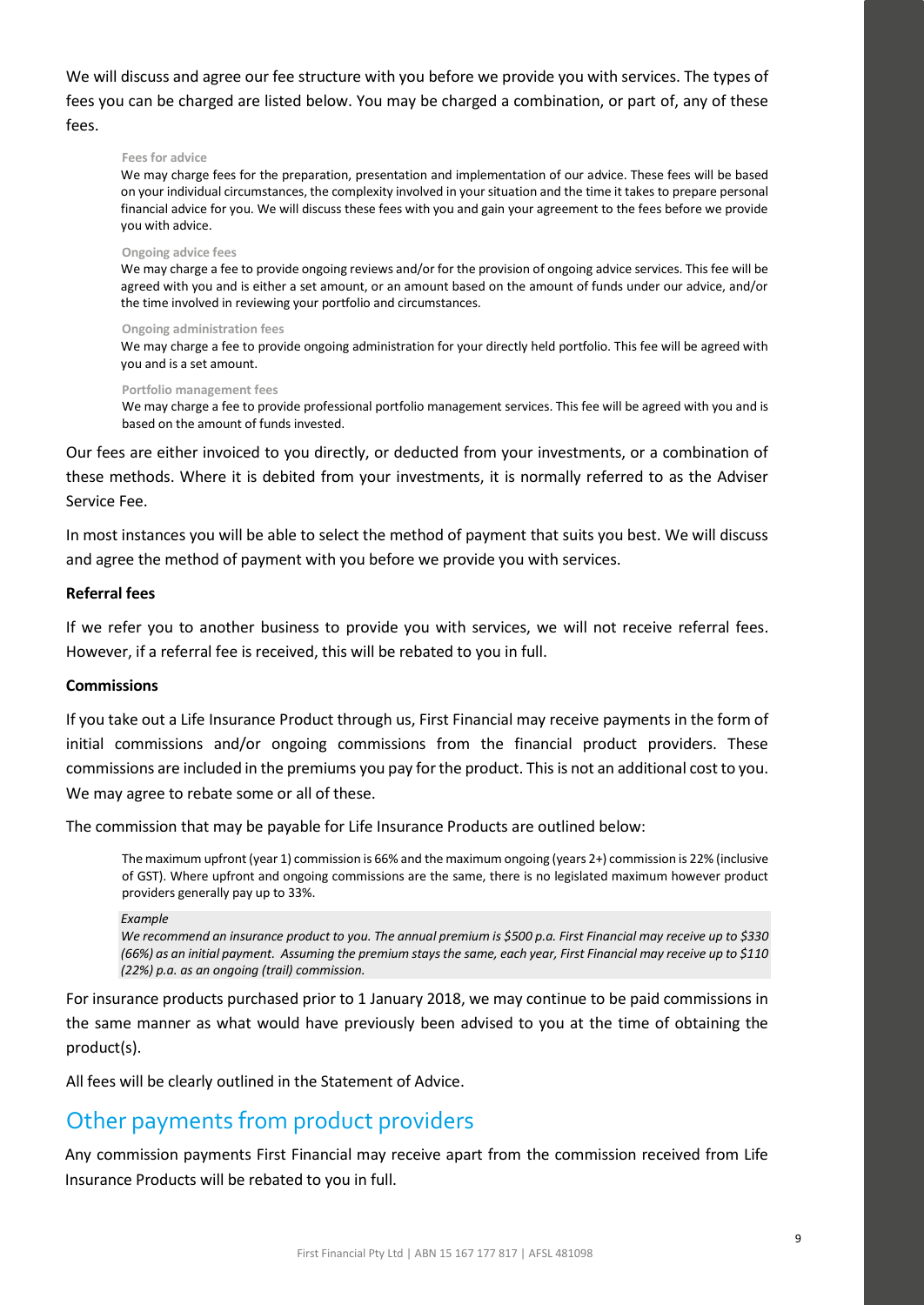# Other benefits

From time to time we may accept alternative forms of remuneration from product providers or other parties, such as hospitality or support connected with our professional development (e.g. training or sponsorship to attend conferences). We maintain a register detailing any benefit we receive which is valued at more than \$100 and other benefits that relate to information technology software or support provided by a product issuer, or that relate to educational and training purposes.

A copy of the register is available on request for a small charge.

Any benefits that we receive that are relevant to your consideration of our advice to you will be disclosed in your advice document.

### Arrangements that may influence our advice to you

Any relationships or associations we have that may influence our advice to you will be disclosed in Part 2 of the FSG.

### Fees we pay to someone who refers you to us

If you are referred to us we may pay the referrer a fee. We may also provide the referrer with gifts such as branded promotional items, hampers or gift vouchers.

The fee varies according to the referrer and financial products involved.

The fee may be a percentage of our fees, a percentage of the total amount invested paid through the referral, or a flat fee. We may pay these fees upfront when the financial service is provided, or the financial product is provided, or periodically as ongoing fees. The details of that fee will be disclosed in the advice document.

### SECTION THREE:

### <span id="page-9-0"></span>PRIVACY STATEMENT

We are required or authorised to collect personal information from you by certain laws. Details of these laws are in our privacy policy.

Our privacy policy is available at firstfinancial.com.au or by calling us; our contact details are set out in Part 2 of the FSG. It covers:

- how you can access the personal information we hold about you and ask for it to be corrected;
- how you may complain about a breach of the Privacy Act 1988 (Cth), or a registered privacy code and how we will deal with your complaint;
- how we collect, hold, use and disclose your personal information in more detail.

We will update our privacy policy from time to time.

Where you have provided information about another individual, you must make them aware of that fact and the contents of this privacy statement.

We may use your personal information to contact you or send you information about other products and services offered by us or our preferred suppliers. If you do not wish to receive marketing communications from us, please contact us.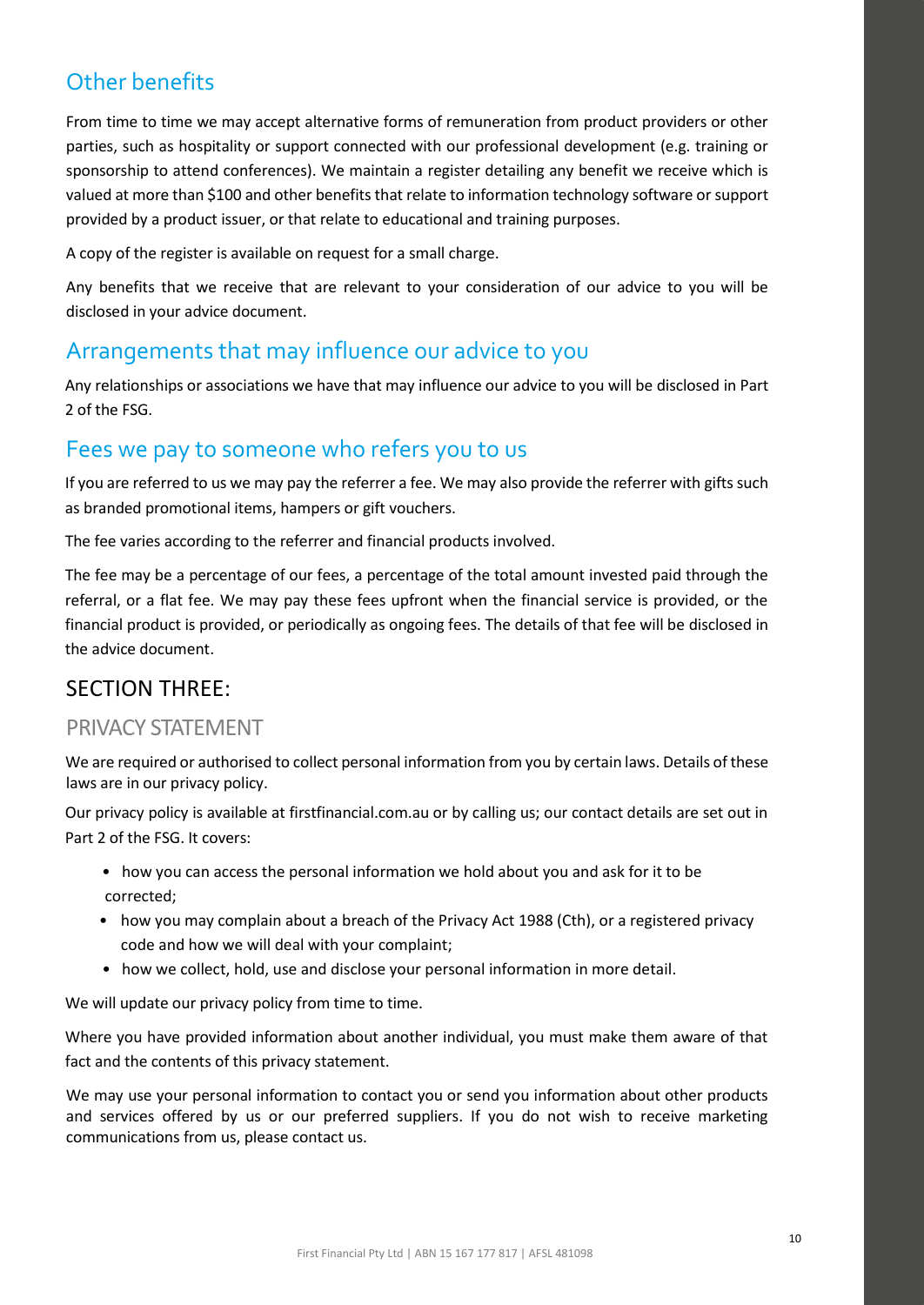# Why we collect your personal information

We collect personal information, including sensitive information (e.g. health information), from you to provide you with services including financial advice.

We may also use your information to comply with legislative or regulatory requirements in any jurisdiction, to prevent fraud, crime or other activity that may cause harm in relation to the particular products or services provided, and to help us run our business.

If you do not provide all the information we request, we may no longer be able to provide a product or service, including financial advice, to you.

# Collecting and disclosing your personal information

We may disclose your personal information to anyone we engage to do something on our behalf such as a service provider, and other organisations that assist us with our business. We may also disclose your personal information to third parties such as a complaints body to whom a complaint relating to a product or service is referred, your past and present employers, any party acquiring an interest in our business and anyone acting on your behalf.

We may also collect from the parties listed above any personal information they may hold about you which relates to our provision of financial advice.

We may disclose your personal information to an entity which is located outside Australia. Details of the countries where the overseas recipients are likely to be located are in our privacy policy.

As a provider of financial services, we have obligations to disclose some personal information to government agencies and regulators in Australia, and in some cases offshore. We are not able to ensure that foreign government agencies or regulators will comply with Australian privacy laws, although they may have their own privacy laws. By using our products or services, you consent to these disclosures.

First Financial is also required, pursuant to the Anti-Money Laundering and Counter-Terrorism Financing Act (AML/CTF Act) and its corresponding rules and regulations, to implement certain client identification processes. We may be required to obtain information about you at the time of providing financial services to you, and from time to time in order to meet our legal obligations. We have certain reporting obligations pursuant to the AML/CTF Act and information obtained from or about you may be provided to external third parties and regulators in accordance with the requirements imposed on us.

### SECTION FOUR:

### <span id="page-10-0"></span>COMPLAINTS HANDLING

### What to do if you have any concerns about our services

First Financial will endeavour to provide you with quality financial advice. If you have a complaint or concern about the service provided to you, we encourage you to take the following steps:

- 1. Contact First Financial or your adviser first about your concern.
- 2. If your concern is not resolved to your satisfaction within 5 business days, you may contact the First Financial Compliance Manager.

Compliance Manager First Financial Pty Ltd GPO Box 528 Melbourne VIC 3001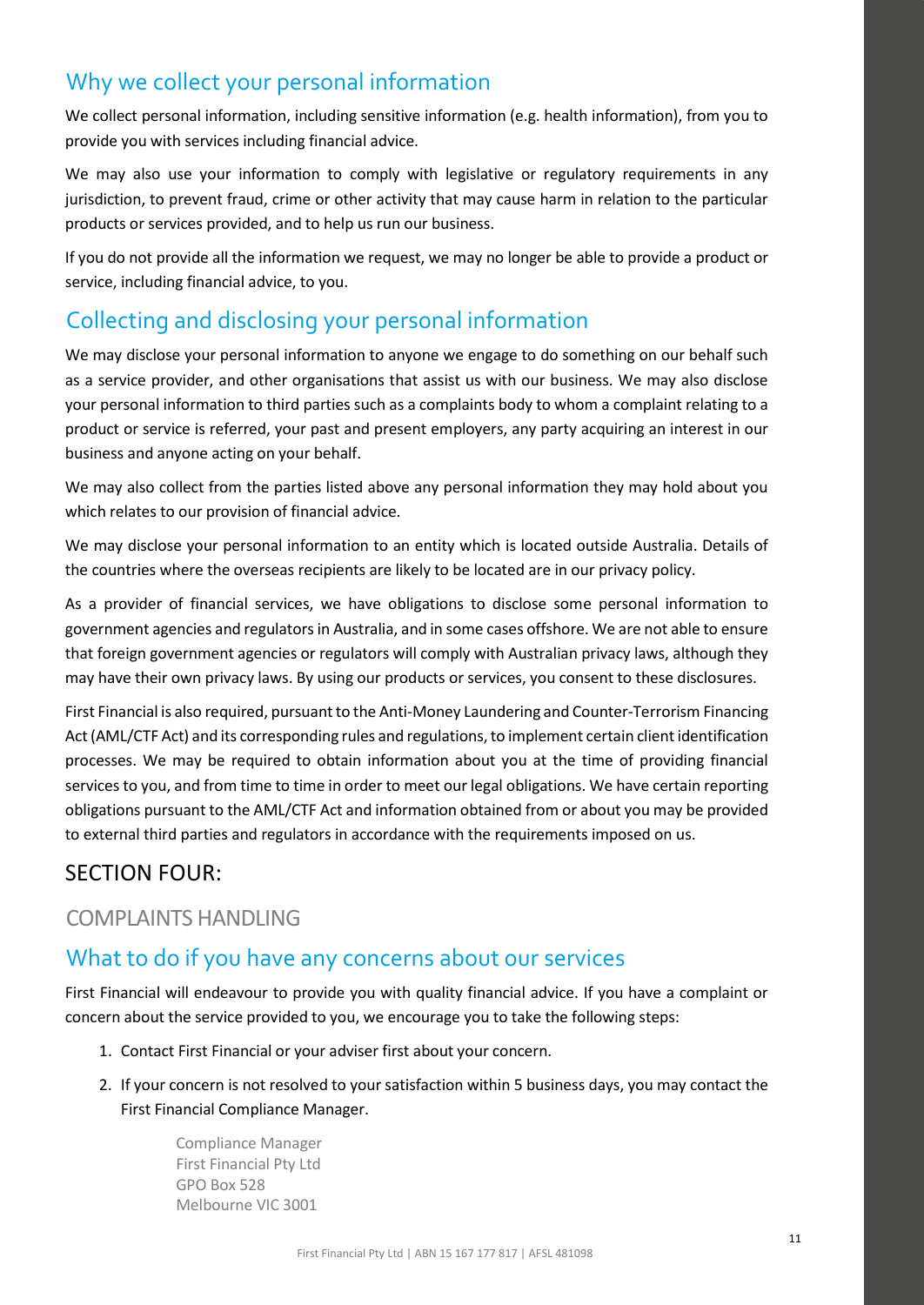### E [| contactus@firstfinancial.com.au](mailto:contactus@firstfinancial.com.au)

When your complaint is received by us it will be entered into our complaints database. All details of the complaint will be sent to our Compliance Manager who will investigate the circumstances of the complaint.

- 3. Our Compliance Manager will review your concerns and provide a full written response within 30 days of receipt of your complaint, unless the matter is complex or circumstances beyond our control delay the management of your complaint. If this occurs, we will notify you within 30 days of the reason for the delay and provide you the option to escalate the matter to AFCA if you are dissatisfied.
- 4. If you disagree with the decision, you may contact the Australian Financial Complaints Authority (AFCA) after 30 days of your complaint.

### **Australian Financial Complaints Authority (AFCA)**

The AFCA is an external dispute resolution (EDR) scheme to deal with complaints from consumers involving financial services and products.

Australian Financial Complaints Authority GPO Box 3 Melbourne VIC 3001 E | [info@afca.org.au](mailto:info@afca.org.au) T | 1800 931 678 [www.afca.org.au](http://www.afca.org.au/)

Before you send your concern to AFCA, please contact them first to understand the process of lodging your concern with them.

### Compensation arrangements

We have internal compensation arrangements in place to as well as adequate professional indemnity insurance as required by s912B of the Act. This insurance provides cover for claims made against us, our Representatives and Authorised Representatives, including claims in relation to the conduct of Representatives and Authorised Representatives who no longer work for us but who did so at the time of the relevant conduct.